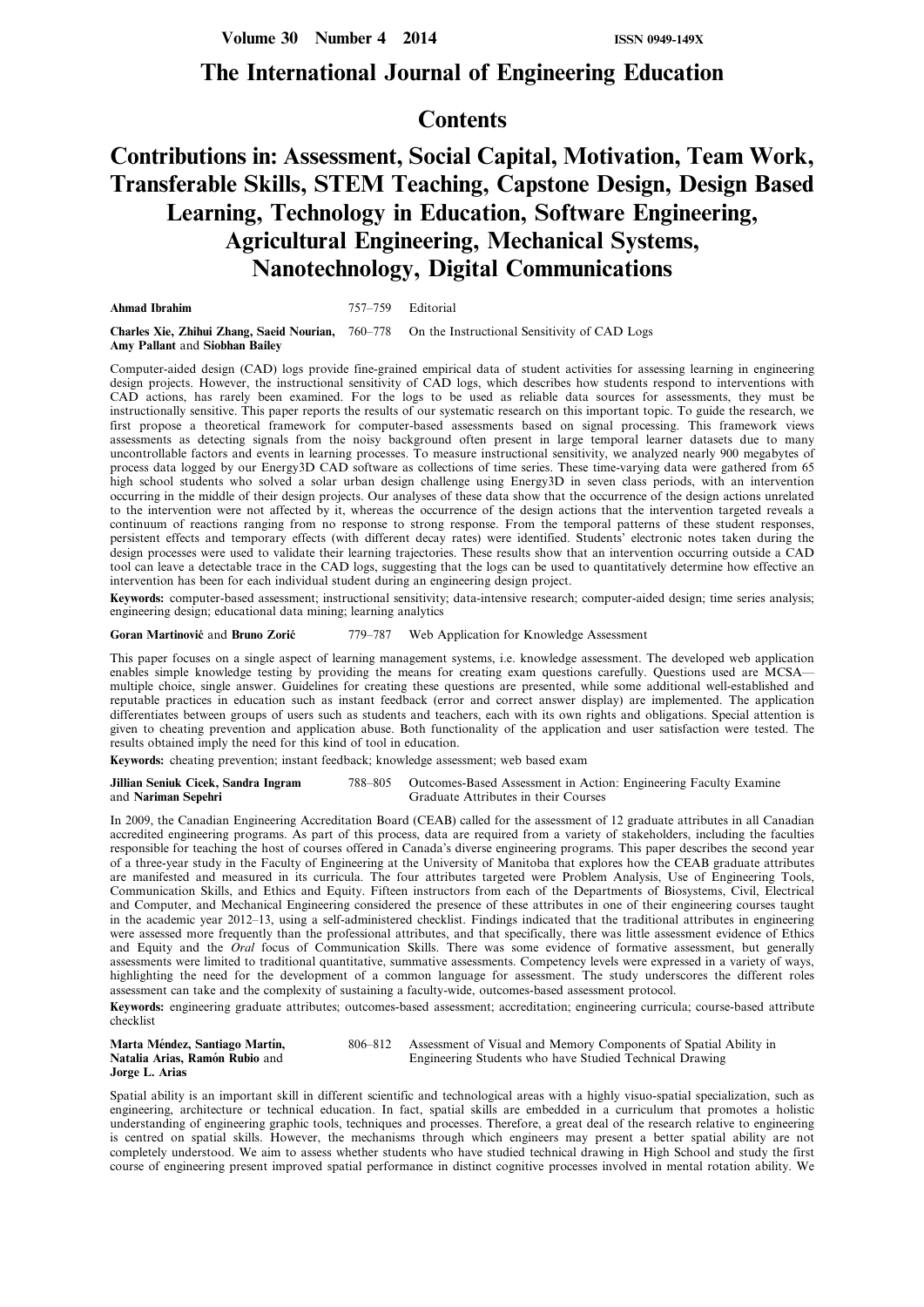compare the spatial ability of engineering students who have studied technical drawing with students of philology whose preuniversity studies were not oriented towards engineering. We assess visual and memory components of spatial ability in the two groups by means of a visual perceptual speed test and two types of short-term memory tasks, one for visual and one for spatial information. A mental rotation task was also administered. Although the results show no significant differences between Engineering and Philology students in a mental rotation task, a more detailed study revealed that the formers' visual perceptual speed and short-term retention of spatial information was significantly better. In conclusion, first-year engineering students, whose pre-university studies include technical drawing, present better visual discrimination and spatial memory than philology students. **Keywords:** technical drawing; spatial ability; memory; visual discrimination

# **Shane Brown, David Street** and 813–821 Engineering Student Social Capital in an Interactive Learning Environment **Julie P. Martin**

College student access to resources has been shown to be important for learning, cognitive development, retention, and other outcomes. The framework of social capital, or resources embedded in social networks that are accessed by members of a network, captures the essence of this resource acquisition. One important source of social capital related to academic achievement is the interactive classroom environment, but social capital development in this setting has not been studied. The purpose of this research is to examine factors that influence social capital development in a setting where tutors are used in the lecture environment. Subject matter difficulty, approachability and accessibility of faculty and classroom environment were all factors that impacted students' choices related to accessing available social capital in this environment. Results can inform both social capital theory, in terms of development in an academic setting, and tutoring in comparable interactive learning environments. **Keywords:** social capital; active learning; tutoring

| Julie P. Martin, Matthew K. Miller | 822–836 Exploring the Theoretical Social Capital "Deficit" of First Generation |
|------------------------------------|--------------------------------------------------------------------------------|
| and Denise R. Simmons              | College Students: Implications for Engineering Education                       |

This paper investigates social capital, that is, resources accrued through relationships, of engineering students based on their generational status in college. We administered a ''Name and Resource Generator'' instrument adapted from the field of sociology to a sample of 1,410 engineering undergraduates from five U.S. universities. Quantitative analysis of results revealed many statistically significant differences in the social capital characteristics and accessed resources for First Generation College students (FGC) compared to Continuing Generation College (CGC) students. While some of these results were theoretically anticipated, we also present unique findings regarding (1) the prevalence of available and accessed resources for FGC students, and (2) the type of individual (known as an ''alter'') providing the engineering-related resources. The retrospective nature of the study allowed us to draw conclusions about the nature of these resources and alter types both during and before undergraduate engineering studies. These results represent a significant theoretical contribution that engineering education stakeholders can use to enhance outreach, recruitment and retention efforts to help grow and diversify the field.

**Keywords:** social capital; first generation college students; resources; alters; engineering

**Kathryn F. Trenshaw, Geoffrey L. Herman,** 837–847 Fostering Motivation as a Class Objective in a Large Engineering Class<br>**Kerri A. Green** and **David E. Goldberg** for Second-Year Students: A Narrative Approach for Second-Year Students: A Narrative Approach

Self Determination Theory (SDT) states that intrinsic motivation (IM) in a particular context is supported by increasing an individual's sense of autonomy, relatedness, and competence with respect to that context. When instructors use IM-supportive methods, they promote learning of class content. This research seeks to describe through narratives how students' motivation changes in response to a pedagogy designed with fostering intrinsic motivation as a primary class objective. After being observed in the classroom of an IM-supportive class conversion, students were interviewed to document their narratives. Interview transcripts were coded to describe students' motivational orientation throughout the class. The majority of interviewed students demonstrated increases in intrinsic motivation for studying the class content. The interviews revealed that individual choice, interpersonal relationships, and constructive failure were critical in moving students toward intrinsic motivation. While the IM-supportive learning environment did not affect all students equally, the common themes of individual choice, interpersonal relationships, and constructive failure provide deeper insights into how to improve and assess students' motivational changes in technical engineering classes.

**Keywords:** Self Determination Theory; intrinsic motivation; sophomore slump; class design; narrative inquiry

**Nicholas D. Fila** and **Michael C. Loui** 848–861 Structured Pairing in a First-Year Electrical and Computer Engineering Laboratory: The Effects on Student Retention, Attitudes, and Teamwork

This paper describes a simple technique, structured pairing, for organizing student teams in engineering instructional laboratories. This technique was adapted from pair programming, which was previously found to improve student confidence, satisfaction, and retention in computer science. A study of structured pairing was implemented in a large required course for first-year students in electrical and computer engineering. Six laboratory sections implemented structured pairing, and the other seven laboratory sections operated in a traditional way (i.e., unstructured team interactions). Data were collected from a student survey, two focus groups, and course enrollment records. Structured pairing students reported significantly higher confidence in laboratory tasks and satisfaction with the course and teamwork experiences. Focus group data indicated that structured pairing students experienced reciprocal scaffolding (i.e., students acknowledged that they learned from each other). Short-term retention in engineering did not differ significantly between structured pairing and traditional section students. These findings suggest that structured pairing is a more engaging and motivating alternative to traditional laboratory teaming methods.

**Keywords:** cooperative learning; pair programming; laboratory; assessment; mixed methods

| Pedro Sánchez, Bárbara Alvarez and | 862–875 Improving Transferable Skills in Engineering Education through a |
|------------------------------------|--------------------------------------------------------------------------|
| Andrés Iborra                      | Pre-Incubation Semester                                                  |

Entrepreneurship is a powerful tool for economic growth as it facilitates the creation of new companies and jobs, opens up new markets and demonstrates new skills and capabilities. Investing in the promotion of entrepreneurship and education for engineers is one of the best return investments that countries around the world can make. This study describes the experience of a programme for the pre-incubation of start-ups in a Spanish public university, for the training of entrepreneurs, and how it has influenced the improvement of their transferable skills. A survey for entrepreneurs was carried out during the 2012/2013 academic year. The analysis considered 14 engineering graduates. A questionnaire was conceived to analyse how entrepreneurs perceived the benefit of the pre-incubation programme in improving their business management and professional skills, and how their transferable skills benefited from the programme. The survey was administered at the beginning and at the end of the programme. The results indicate that students' overall perception of functioning effectively as a member of a team and using methods to communicate with the engineering community, had significantly improved by the end of the pre-incubation programme. Other transferable skills, such as management and business practices, should be reinforced with enhancement of the programme. Universities should organize preincubation programmes because they serve as experimental platforms for the development and improvement of transferable skills, valued in an economic crisis where entrepreneurship is seen as one of the most attractive solutions for employment.

**Keywords:** engineering education; entrepreneurship; transferable skills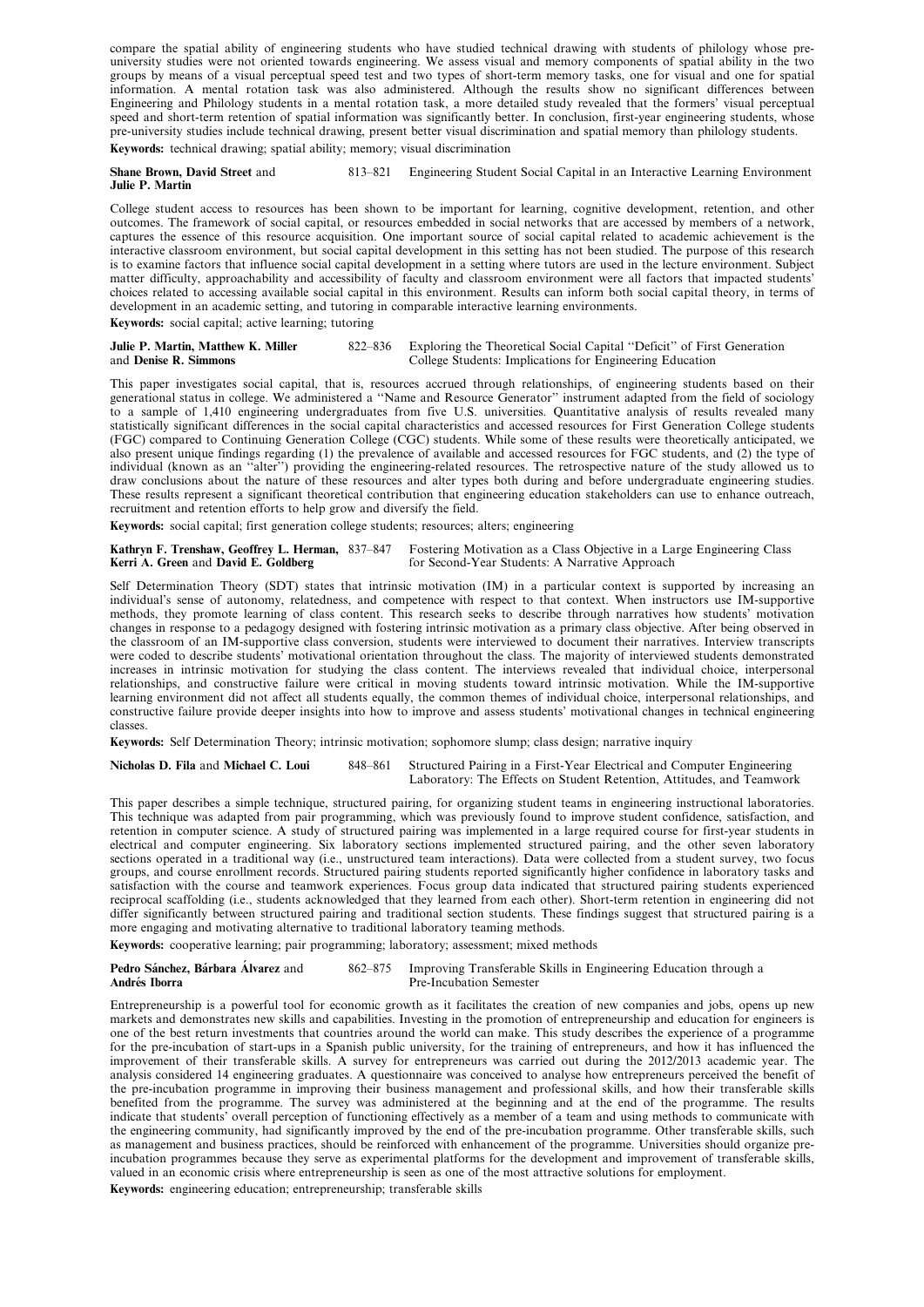## **Ibrahim Zeid, Jessica Chin, Claire Duggan** 876–887 Engineering Based Learning: A Paradigm Shift for High School STEM and **Sagar Kamarthi** Teaching

In the US there is a huge gap between the demand and supply of the workforce trained in STEM areas. This gap is in part created by the fact that school-age children in the US show less interest in STEM subjects. Engineering-based approaches have been shown to improve student motivation for STEM subjects, but there is a need for a structured teaching methodology to make engineeringbased pedagogy implementable in high school level education. This paper introduces a new teaching model, dubbed Engineering-Based Learning (EBL), to allow both teachers and students to follow a structured approach to teaching and learning STEM subjects in high schools. The building blocks of the EBL model are the engineering design process, computer-aided design, and capstone design experience, which is typically required in an ABET-accredited college engineering curriculum. EBL has been implemented and tested over a three-year research project in urban high schools, including but not limited to Boston Public Schools serving students from diverse backgrounds. The project has developed an effective two-week summer professional development program, called CAPSULE, to train teachers in EBL methodology. Teachers, who are trained in this program, have implemented EBL in their STEM classes. The project trained 82 high school STEM teachers (grades 9–12) from 45 school districts, and 62 distinct high schools. Over a period of three years, more than 4500 students have been taught by teachers trained in the engineering-based learning program. The results of student surveys and teachers' feedback reveal several observations: EBL is an effective new methodology for high school STEM teaching; EBL can help students learn, absorb, and retain STEM topics and concepts; there is a positive change in how students perceive STEM subjects and careers; and EBL is a bridge that can address the disconnect between theory and application in STEM classes.

**Keywords:** STEM; engineering design; teaching model

## **Ibrahim Mohedas, Shanna R. Daly** and 888–900 Design Ethnography in Capstone Design: Investigating Student Use and References References **Kathleen H. Sienko**

In today's global markets engineers need to design products for a wide variety of stakeholders and cultures. Engineering students, therefore, must learn how to design products that meet the needs of the stakeholders and are appropriate for the cultures in which they will be used. Human-centered design guides students in developing design ideas that achieve this goal. This approach has proven to support innovation, increase product uptake, reduce errors, and focus the design on the user experience in addition to product functionality. Design ethnography is an important component of human-centered design and has been shown to be effective for understanding the true, and sometimes hidden, wants and needs of stakeholders and for informing design decisions. While the utility of design ethnography has been promoted within business and product innovation literature, student learning of design ethnography techniques has lacked study. This exploratory study sought to address this gap by characterizing the ways students use design ethnography methods during a capstone design experience as well as their perceptions of these methods within their design projects. Design report documents and semi-structured interviews were used to explore student practices and perceptions. Students used various design ethnography techniques including interviews (both structured and semi-structured), informal conversations, observations, and surveys. These were used throughout the design process (from problem definition to testing and validation), however, the methods were most frequently used when defining the problem, developing user requirements, and translating these into engineering specifications. Although there were numerous instances of successful uses of design ethnography, the focus of this study was on obstacles encountered when implementing these techniques to inform their design decisions. Semi-structured interviews revealed that students perceived both benefits of and frustrations with using design ethnography. However, the benefits that students perceived were often superficial in nature and the frustrations they encountered often stemmed from the challenges associated with open-ended problem solving. The results illustrate the need for the development of effective tools and pedagogy to support students when learning and practicing design ethnography.

**Keywords:** design ethnography; human-centered design; user-centered design; design pedagogy; immersion; capstone design

**Viljan Mahnič** and **Tomaž Hovelja** 901–915 Teaching User Stories within the Scope of a Software Engineering Capstone Course: Analysis of Students' Opinions

Agile software development methods assume that user requirements are formulated as short user stories written on paper note cards. Students often seem to be suspicious about this approach, finding user stories not precise enough to describe the desired functionality. Therefore, practical experience is needed to overcome initial doubts and impart good understanding of the potential benefits and limitations. This paper describes how user stories are taught within the scope of the software engineering capstone course at the University of Ljubljana, Slovenia, and provides an in-depth analysis of students' opinions on the basis of several surveys that have been conducted since the 2009/10 academic year. The analysis indicates that students' opinions are mostly positive and significantly improve after they gain more experience. Students successfully grasp the main concepts and understand the advantages and limitations of user stories. However, better students are more confident about potential benefits and keener to use user stories in practice. Students' satisfaction can be largely attributed to proper instruction of the course, which stimulates learning through problem solving and requires close cooperation among students, the Product Owner, and the ScrumMaster.

**Keywords:** user stories; agile methods; Scrum; software engineering

## **Sonia M. Gómez Puente, Michiel van** 916–928 Exploring the Effects of Design-Based Learning Characteristics on Fiick and Wim Jochems **Eijck** and **Wim Jochems**

In design-based learning (DBL) projects, engineering students are to gather and apply knowledge while working on the design of artifacts, systems and innovative solutions in project settings. The characteristics of the projects, the design elements, and the role of the teacher are pivotal components within the DBL framework that foster students' design problem-solving process. This article investigates the changes and effects of DBL characteristics on students in solving design problems. In addition, our study explores the effects of a professionalization program on DBL teachers and supervisors. We conducted a survey of teachers' and students' perceptions about DBL characteristics. We then observed teacher, supervisor, and student actions during DBL group settings in solving design problems. We triangulated the findings with student interviews on design problem-solving steps. Semi-structured interviews with teachers served to analyze the effects of these DBL characteristics on the students and any changes in project implementation. Main conclusions are that in gathering and applying knowledge, students take a broader approach in exploring problems and searching for design alternatives as a result of open-ended, authentic, and hands-on activities within DBL. DBL characteristics foster and enhance students' ability to gather and apply knowledge in solving engineering design problems. **Keywords:** design-based learning; open-ended; authenticity; solving design problems

**Renata Burbaite˙, Kristina Bespalova,** 929–936 Context-Aware Generative Learning Objects for Teaching Computer **Robertas Damaševičius** and Science **Vytautas Sˇtuikys**

The paper introduces context-aware Generative Learning Objects (GLOs) to support wide-scale reusability and automatic adaptability in teaching Computer Science (CS) topics. We introduce the theoretical background of the approach to support adaptation through transformations based on the principles of Design-for-Reuse and Design-with-Reuse, which are well known in Software Engineering (SWE), and validate the approach in the robotics-based CS course. We automatically adapt GLOs to the specific context of teaching using transformation tools (refactoring tool and meta-language processor) to transform a set of context-aware GLOs into usable LOs within the educational Arduino robotics environment.

**Keywords:** generative learning object; context modelling; e-learning; computer science education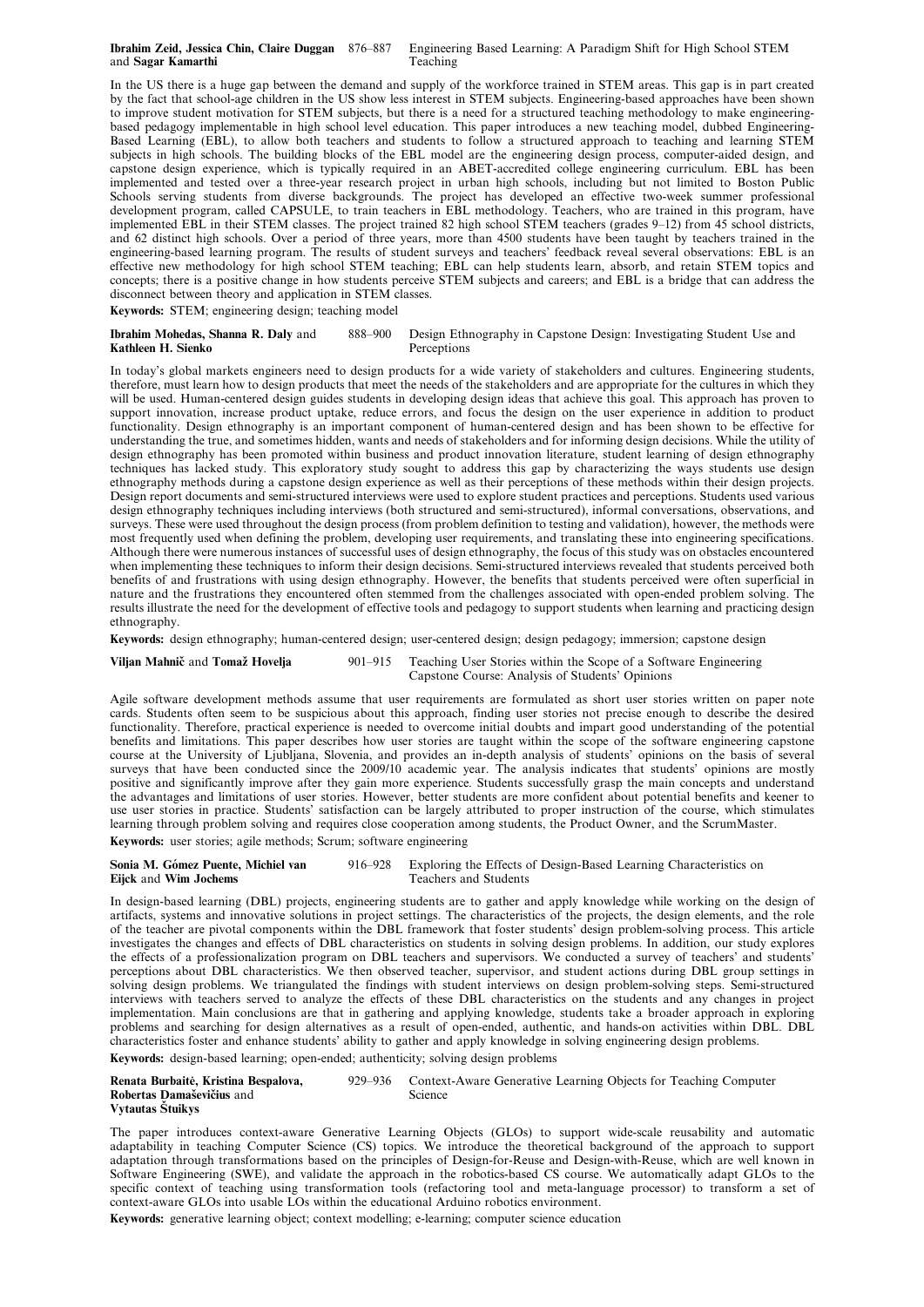E-learning has revolutionized the education field. This fact, and the rise of mobile technology has led to the emergence of mlearning. There have also been new challenges such as adapting the learning content to the students' context and mobile devices, as a student could be anywhere with a mobile device and in a specific context. This paper presents a new multi-agent system for solving these challenges which has been used in two case studies in a Master of Software Engineering course. The first case study presents the results of the experiments carried out with two simulated students with different profiles, contexts and characteristics. The second case shows the usage results of the system using different real mobile devices. The results showed that the learning content is selected based on the context specified by the student and the characteristics of the mobile device used. It was also observed that some of the learning content was not supported by the mobile devices due to its format.

**Keywords:** adaptation; multi-agent system; mobile device; context; competences; m-learning

**Andre´s Mejı´as Borrero, Jose´ Manuel** 950–963 Digital Electronics Augmented Remote Laboratory: DEARLab **Andu´jar Ma´rquez** and **Marco A. Márquez Sánchez** 

A new concept of a remote lab that allows the implementation and measurement of all types of digital electronics design, known as the Digital Electronics Augmented Remote Laboratory (DEARLab), is presented in this paper. This remote lab allows remote wiring of the elements of real circuits, so that DEARLab deals neither with models nor simulations. The prototype remotely implemented by the user is a real circuit with all the real signs (voltage and current levels) that circulates through real circuit elements inserted into a real breadboard located in a real lab, so that the implemented prototype presents the common drawbacks of real circuits (delays, faulty elements, etc.). DEARLab allows the user to feel as if they are being present at the physical lab, whose capacities are enhanced by virtual elements that interact with their real counterparts by means of augmented reality. DEARLab has been subjected to validation as an educational tool. The first results show high acceptance by the students.

**Keywords:** digital systems; augmented reality; remote labs, digital electronics; breadboard; digital electronics prototyping, educational tool

# **Igor Franc, Ivan Stankovic, Irina Branovic** 964–976 Ontology Based Model of Digital Forensic Virtual Lab and Curriculum and **Ranko Popovic**

Digital forensics (DF) is a discipline that uses investigative methods to find digital evidence and prepare it for legal proceedings in computer crime cases. Since this is a relatively new teaching subject in higher education institutions, syllabi and curricula are not yet standardized. In this paper we present an ontological approach to DF curriculum design, and discuss its implementation in a virtual digital forensic laboratory. The virtual educational environment is designed for the generic study of digital forensics, and is based on ontology and a composite-component approach. Basic components of our virtual DF are objects to be related, put into new compositions and placed in a library; relationships between all of the components are defined in ontology. Based on gathered experience, we designed and described DF curricula for undergraduate, graduate and Ph.D. studies that are tailored to our needs, but at the same time can be used as the starting point for introducing digital forensics courses at universities. **Keywords:** digital forensics; ontology; curriculum design; 3D model; component-composite model; education

**Shannon M. Lloyd** and **Ketra A. Schmitt** 977–991 Survey of Approaches for Including the Impact of Technology on Society in Canadian Engineering Undergraduate Curricula

Increasingly, engineering educators are called on to include the technology-society interface in undergraduate engineering education, but little consensus exists on precisely how to present or treat technology and society in the classroom. However, it is generally recognized that the topic should be taught from a multidisciplinary or interdisciplinary perspective and integrated into the engineering curriculum. Within Canada, engineering programs are required to complement technical content with several complementary studies topics, including impact of technology on society. Canadian engineering programs have generally required a single, stand-alone course on each complementary study topic. Recent changes to the accreditation requirements seem to indicate an increased emphasis on the technology-society interface as well as the need to integrate the topic across the curriculum. We characterize current approaches for fulfilling the impact of technology on society requirement and discuss the disciplinary perspectives used by Canadian universities. Our findings indicate that many are still meeting the requirement solely with a standalone course. However, several have made progress toward more fully integrating impact of technology on society into the curriculum.

**Keywords:** CEAB; engineering accreditation; complementary studies; outcomes-based education; professional responsibility; interdisciplinary education

**Katherine M. Steele, Samantha R.** 992–999 Feedback from In-class Worksheets and Discussion Improves Performance<br>**Brunhaver** and **Sheri D. Sheppard** on the Statics Concept Inventory **Brunhaver** and **Sheri D. Sheppard** 

The Statics Concept Inventory (SCI) is used to evaluate students' conceptual understanding in introductory mechanics courses. Previous studies have shown that although performance on the SCI improves at the end of a course, performance is often still unsatisfactory with scores well below 100%. In this study, we sought to determine if providing feedback on conceptual topics through in-class worksheets and discussion would improve students' performance on the SCI. To test this hypothesis, we designed eight multiple-choice worksheets, each inspired by a different topic on the SCI, for use during an introductory mechanics course. In order to evaluate the impact of the worksheets on SCI performance, we divided the eight worksheets into two groups and each group of worksheets was deployed in a different offering of the course. Each worksheet was completed at the end of a class period and, at the beginning of the next class period, the instructor led a discussion of the results and common misconceptions on each worksheet. Students took the SCI at the beginning and end of the course and the change in SCI scores for topics with and without worksheets were compared. Results from both course offerings indicated that the in-class worksheets were effective at improving performance on the SCI, as SCI scores improved significantly more for topics that had worksheets than the topics that did not have worksheets. Furthermore, overall SCI performance at the end of each course was greater than in previous courses. These results suggest that a quick and easy-to-implement addition to the curriculum using in-class worksheets and next-class discussion were effective at providing feedback on conceptual topics, exposing misconceptions, and improving performance on the SCI. The worksheets developed as part of this study are available on-line for other instructors to use (http://del.stanford.edu). The SCI is also free to use and can be found at cihub.org.

**Keywords:** concept inventory; statics, assessment; feedback; conceptual understanding

#### **Francesco Braghin, Simone Cinquemani** 1000–1007 An Experimental Way to Teach System Modal Description and **Ferruccio Resta**

The dynamics of a mechanical system is often described by using the equations of motion expressed in terms of modal coordinates. However, the approach in modal coordinates is not appreciated by students, mainly because of their difficulties in finding the physical meaning of this representation. During a Mechanical Engineering study course, a laboratory experience has thus been developed to view the modal shapes of a mechanical system experimentally and to understand their physical meaning. This approach allows students to better understand this topic and to increase their critical thinking.

**Keywords:** modal coordinates; modal description; mechanical system; system dynamics